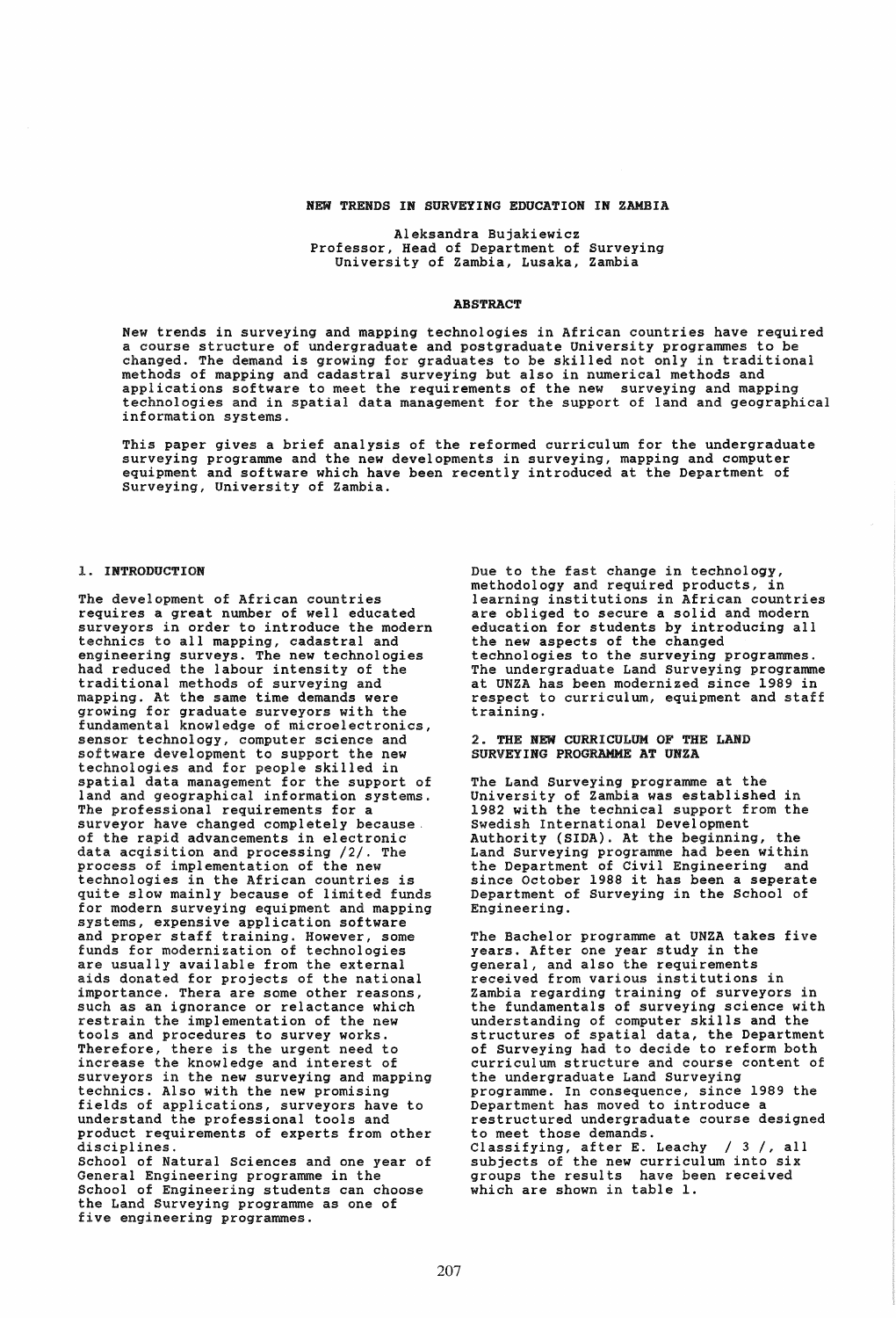| TABLE 1                        | Classification of Subjects                                                             |  |  |
|--------------------------------|----------------------------------------------------------------------------------------|--|--|
| GROUP                          | COMPRISING SUBJECTS                                                                    |  |  |
| Mathematics and<br>Science     | mathematics, statistics, physics and mechanics,<br>electrical and electronics          |  |  |
| Computer Science               | computer science, computer systems, programming                                        |  |  |
| Surveying Science              | plane surveying, advanced surveying, engineering<br>surveying, geodesy, photogrammetry |  |  |
| Land Information<br>Technology | cartography, remote sensing, land and geographical<br>information systems              |  |  |
| Land Management                | land law, cadastre, land resources<br>planning, soil science, roads and hydraulics     |  |  |
| Professional<br>Studies        | engineering, management and society, engineering and<br>communication, project         |  |  |

The amount of content in six groups is shown in figure 1.

FIGURE 1. Course content in six groups



University of Zambia is. compared with those at the University of Melbourne and the University of Calgary\* /  $4$  /. (\* Data for this comparison have been extracted from the report /Krakiwsky, 1987/ and has been reclassified by F. Leachy for comparison with data from the University of Melbourne). The content of the two last groups of subjects (see table I), in case of University of Melbourne and Calgary is slightly different from that at the University of Zambia. The Land Management group comprises land law, Gadastral surveying, land development and administration, land economy, town planning, ecology, geology, environment assessment. The Professional Studies group includes written, verbal and graphic communication, economics, management, project planning and minor thesis.

## In table 2, the course content for the reformed Land Surveying programme at the TABLE 2 Comparison of Various Surveying Programmes

| <b>INSTITUTION</b><br><b>GROUP</b> | UNIVERSITY<br>OF ZAMBIA<br>in % | UNIVERSITY<br>OF.<br>in % | UNIVERSITY<br>MELBOURNE OF CALGARY<br>in % |  |
|------------------------------------|---------------------------------|---------------------------|--------------------------------------------|--|
| Mathematics<br>and Science         | 24                              | 20                        | 31                                         |  |
| Computer<br>Studies                | 8                               | 16                        | $\overline{4}$                             |  |
| Surveying<br>Science               | 26                              | 23                        | 40                                         |  |
| Land Infor.<br>Technology          | 13                              | 9                         | 6                                          |  |
| Land<br>Management                 | 10                              | 17                        | 5                                          |  |
| Professional<br>Studies            | 16                              | 15                        | 14                                         |  |

As it can be seen from table 2, the relations between different groups of subjects in the new curriculum at the University of zambia are similar to those at the University of Melbourne. In both programmes, there is a tendency to increase Land Management, Land Information Technology and Computer Studies groups and decrease Surveying Science subjects. These programmes are expecting to meet the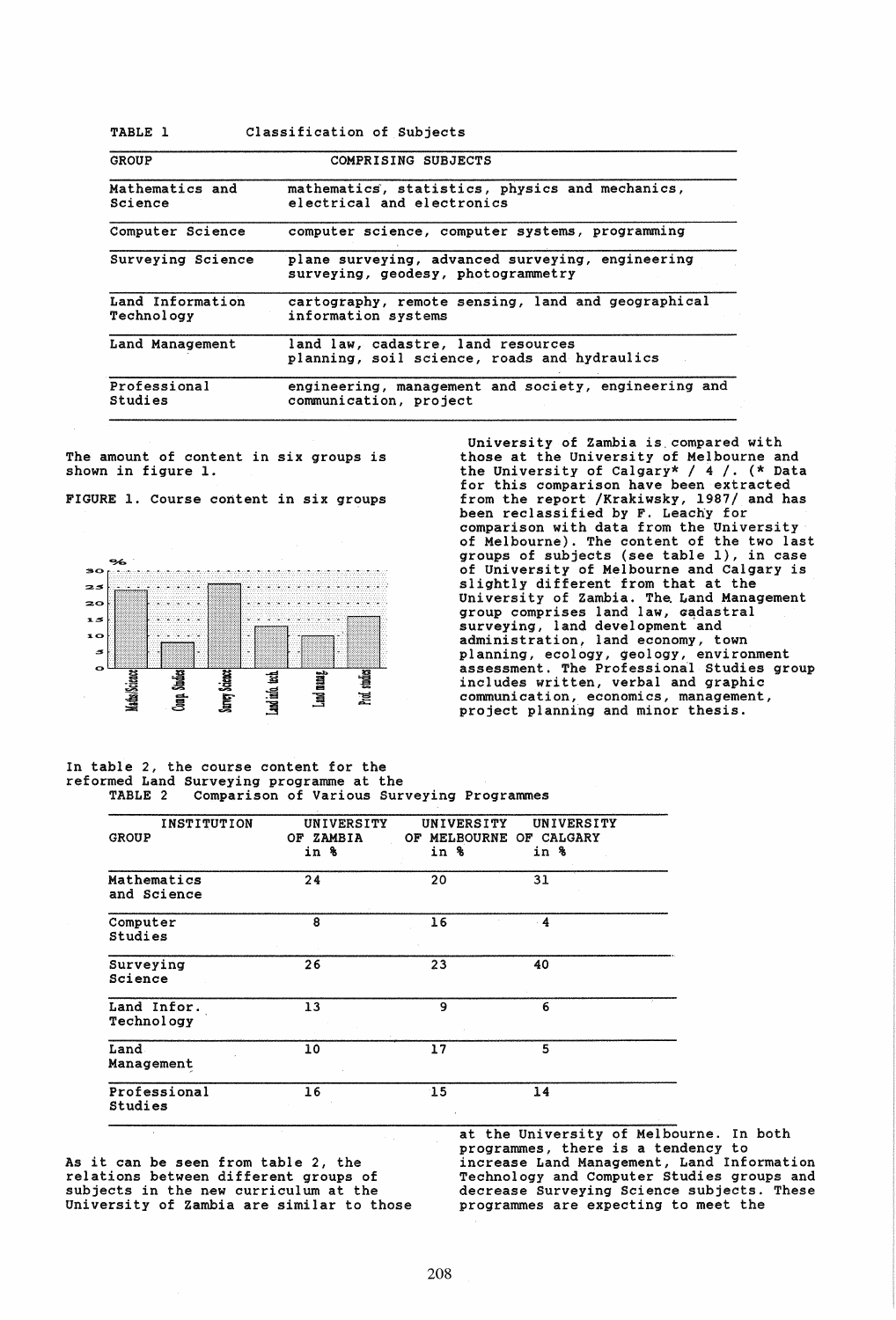growing demand for graduates with a thorough understanding of surveying science technics and spatial data structures and with a training in computer science. Proper use of land which is a basic resource in Zambia and other African countries can not be achieved if it is not backed by adequate planning and proper land policy. To make any effective plan for the proper land use, up to date information system is needed. Therefore, an involvement of properly educated surveyors in planning and implementation of such systems is required. 3. UNDERGRADUATE SERVICE COURSES, SHORT COURSES,WORK SHOPS,POST GRADUATE COURSES The reformed surveying course has been also implemented to the other undergraduate programmes at UNZA, such as Civil Engineering, Mining, Agriculture, Agriculture Engineering, Geology. This course, which is also offered by the Department of Surveying, comprises two parts. The first part is common for all programmes and includes fundamentals of surveying methods and equipment. The second part is different for various programmes and includes principles of engineering/ mining surveys,<br>photogrammetry and mapping, remote photogrammetry and mapping, sensing, land use planning and information systems. In the past few years the Department of Surveying has been also required to and work shops for various institutions in Zambia. These courses and workshops have covered the areas of advanced surveying, computer assisted cartography, computerization of cadastral surveys, applications of photogrammetry and remote sensing, LIS/GIS principles. Also there is a very close cooperation in respect to share the views on the scientific and practical aspects of various professional problems, carrying out the common research pilot projects within the students final year projects and consultancy activity and<br>arranging the seminars. The requests are growing up from different specialists for establishing the postgraduate courses in fields of information systems and remote sensing for different applications. The Department of Surveying will start such postgraduate courses in the coming years if the staff situation is improved. 4. THE INTEGRATED COMPUTER SYSTEM IN THE DEPARTMENT OF SURVEYING, UNZA. The demands of the governmental and private institutions in Zambia regarding the changes in long and short term training of surveyors and the growing interest of other specialists to be train in surveying, photogrammetry, remote sensing and information systems, had impact on a decision to modernize the equipment in the Department of Surveying at UNZA. During the last three years, with the support of SIDA (Sweden) and CICAT (the Netherlands) the integrated computer system has been set up in the Department to solve simple<br>surveying and mapping tasks as well as more complex problems as a creation of information systems with data captured from graphic or photographic maps, three dimensional photogrammetric models, field The system has been designed for a large variety of applications and combines the components available presently in the Department. In general, the system includes three workstations; surveying/ geodesy/mapping, remote sensing/GIS/LIS, and photogrammetric.The list of all components is shown in table 3 and the overview of this system is presented in figure 2.

TABLE 3 Components of Integrated Computer System

| GROUP OF<br>COMPONENTS | COMPONENTS                                                                                                                                                                                                                                                                        |
|------------------------|-----------------------------------------------------------------------------------------------------------------------------------------------------------------------------------------------------------------------------------------------------------------------------------|
| COMPUTERS              | Network of computers with MS DOS Operating System comprises;<br>- one IBM PC $PS2/M80$ (314 MB HD)<br>- three IBM compatible PC 486- Gateway 2000 (650 MB and 200 MB HD)<br>- three IBM PC PS2/M30 (20 MB HD)<br>$-$ one IBM XT (20 MB HD)<br>- two portable computers (20 MB HD) |
| INPUT<br>PERIPHERALS   | - AO CALCOMP 9100 digitizer<br>- total station GEODIMETER 422 LR<br>- Wild A8 stereoplotter with computer interface<br>- one 500 MB tape streamer to read the remote sensing tapes and store<br>data                                                                              |
| OUTPUT<br>PERIPHERALS  | - three high resolution colour monitors (different size)<br>- HP large size plotter (Al)<br>- HP colour small size plotter (A3)<br>- laser printer, dot matrix printers                                                                                                           |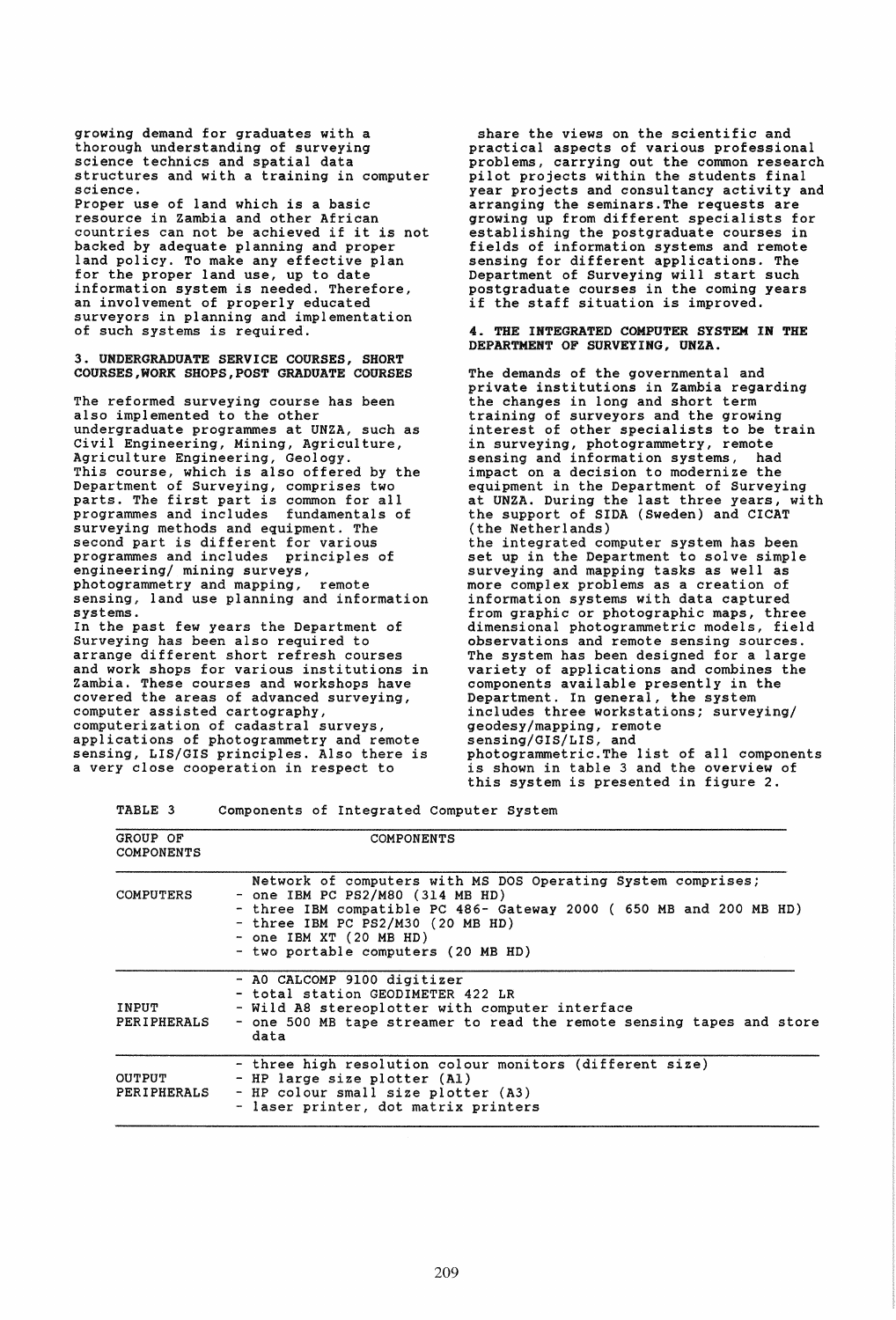| SOFTWARE | - local area netwoek LANTASTIC (ARTISOFT, USA)<br>- surveying/geodesy/mapping package GEOSECMA (KORDAB, Sweden) |
|----------|-----------------------------------------------------------------------------------------------------------------|
|          | - basic photogrammetric package GEOAIR (NOAP, Sweden)                                                           |
|          | - aerial triangulation PAT MR (INPHO, Germany)                                                                  |
|          | - remote sensing/GIS package ILWIS (ITC, the Netherlands)                                                       |
|          | - GIS/LIS package PC ARC INFO (ESRI, USA)                                                                       |
|          | - DBASE IV                                                                                                      |
|          | - HARVARD GRAPHICS                                                                                              |
|          | - WORD PERFECT WP 5.1                                                                                           |

FIGURE 2 The Integrated Computer System at the Department of Surveying, UNZA



In future, each of the workstations will<br>be developed in respect to the available be developed in respect to the available resources. The photogrammetric workstation is very simple because of a limited photogrammetric equipment in the Department. Presently, only the analogous plotter is available. However, there is possibility to extend the photogrammetric workstation within the near future research plans of the Department.

# 5. TRAINING OF THE STAFF

The process of staff training is very long and expensive. This concerns not only the basic post graduate MSc and PhD courses or technical diploma courses but also the staff knowledge on the new developments in methodology, equipment and software. Training of Zambian staff in the

Department of Surveying, UNZA is sponsored by the external donors SIDA (Sweden) and CICAT (the Netherlands). Presently only two Zambian lecturers assist the Department with teaching, after the completion of the MSc overseas study in fields of Cadastral Surveying and Land Use Planning, Resources Management, respectively. Four other Zambian members are studying PhD and MSc courses in fields of Surveying, Geodesy and Photogrammetry in Stockholm and London. Temporary, four expatriate academic staff from Europe, sponsored by SIDA and CICAT<br>are employed in the Department. Two highly qualified Zambian technicians with the Higher Nationa Diplomas obtained in England and several years experience in surveying and mapping also assist the Department.